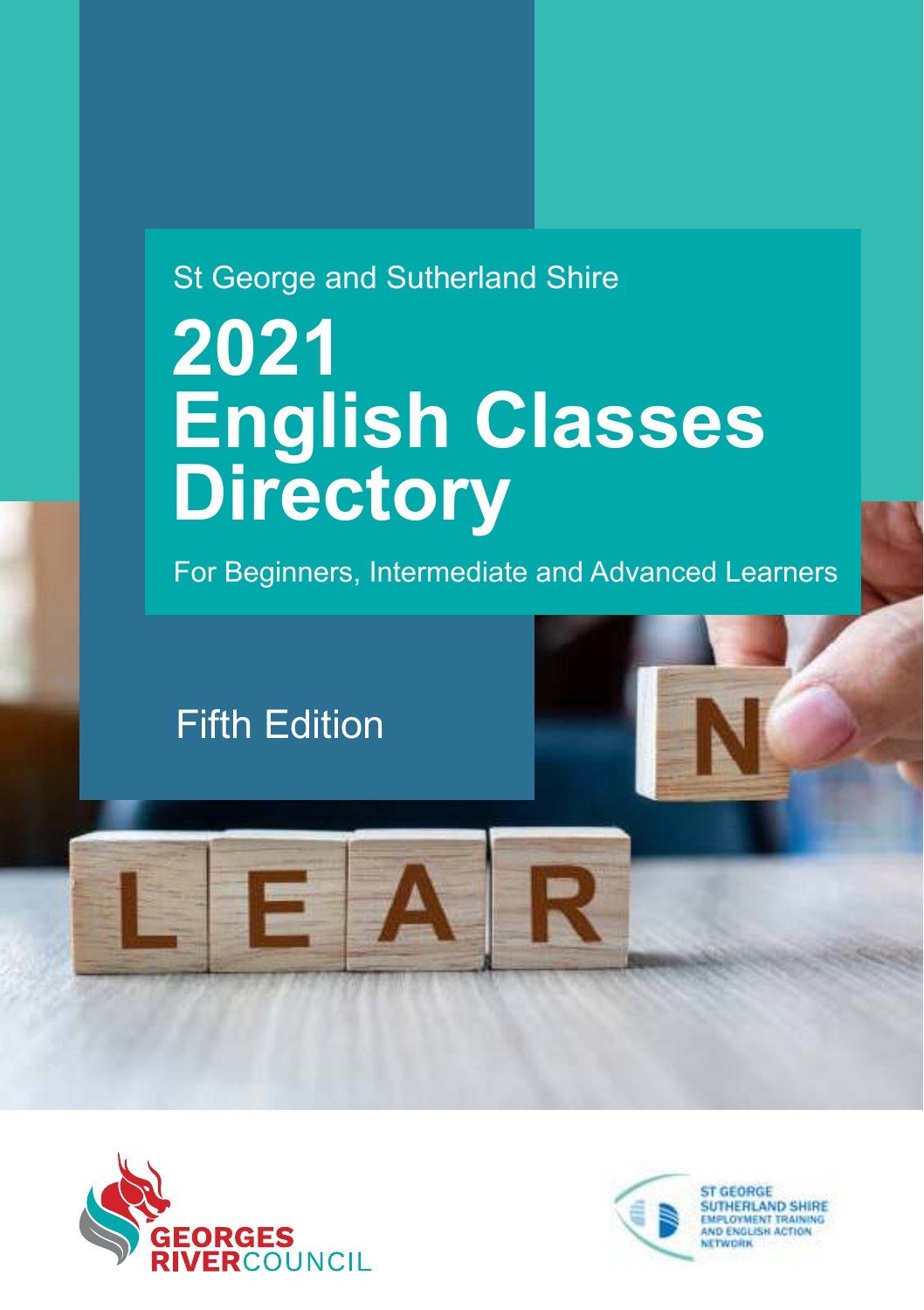# **Acknowledgement**

This is a collaborative project between Georges River Council and various community organisations.

We would like to acknowledge the St George Sutherland Shire Employment Training and English Action Network for their contribution towards the completion of this directory.

We thank all community groups within the St George and Sutherland Shire areas for providing information regarding English language classes.

A special thanks to Gymea Community Aid & Information Service for their input in the review of this edition.

> For any updates to the directory please email to mail@georgesriver.nsw.gov.au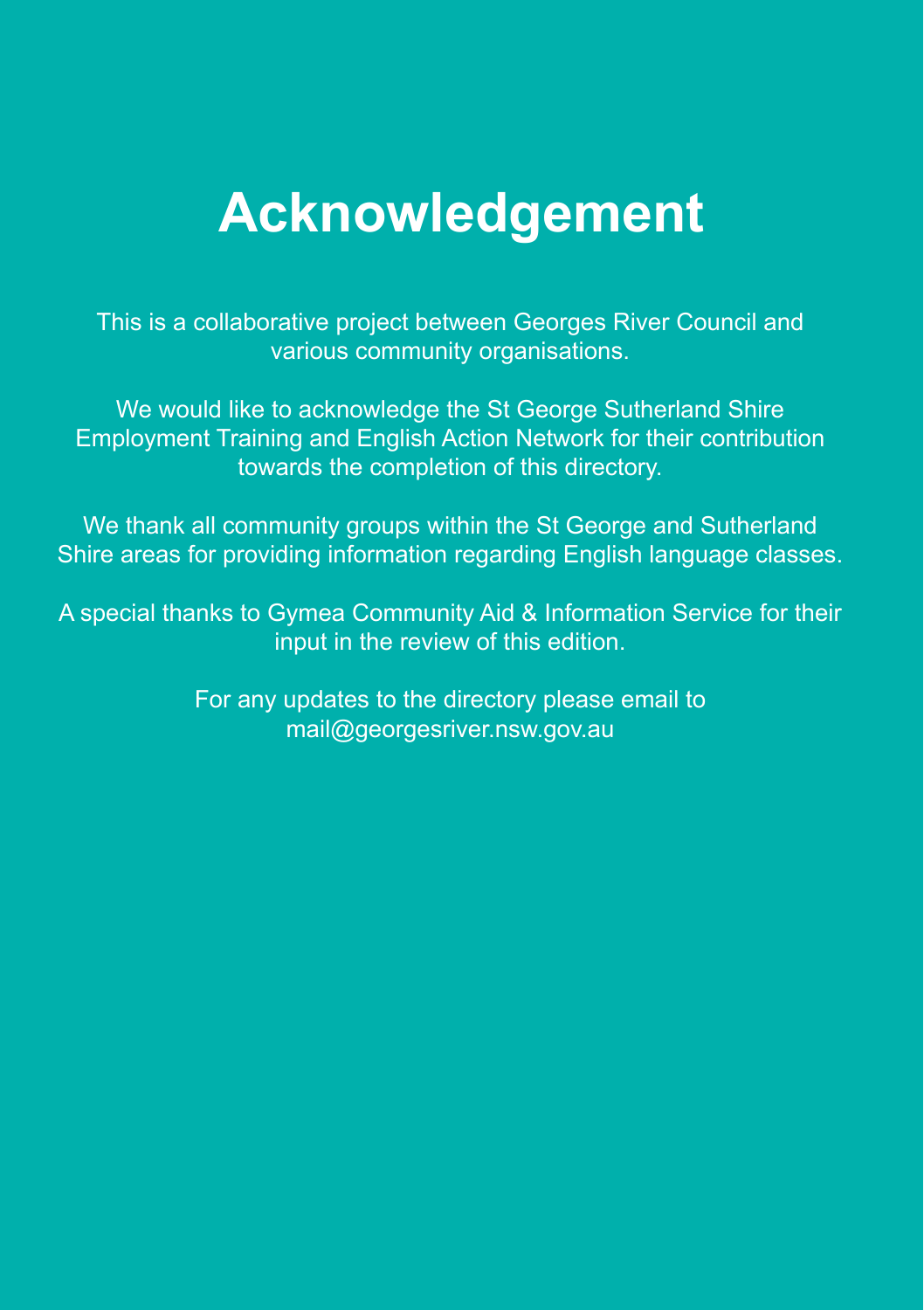## **About the Directory**

This directory aims to provide guidance to individuals wanting to learn or improve their English language skills.

The St George and Sutherland Shire areas cater for beginner to advanced English language learners with a variety of locations, times, and study options.

With colleges and community centres as well as online courses, anyone can begin or continue to improve their English language skills for leisure, education, or employment.

> You can download a copy of this directory online through www.georgesriver.nsw.gov.au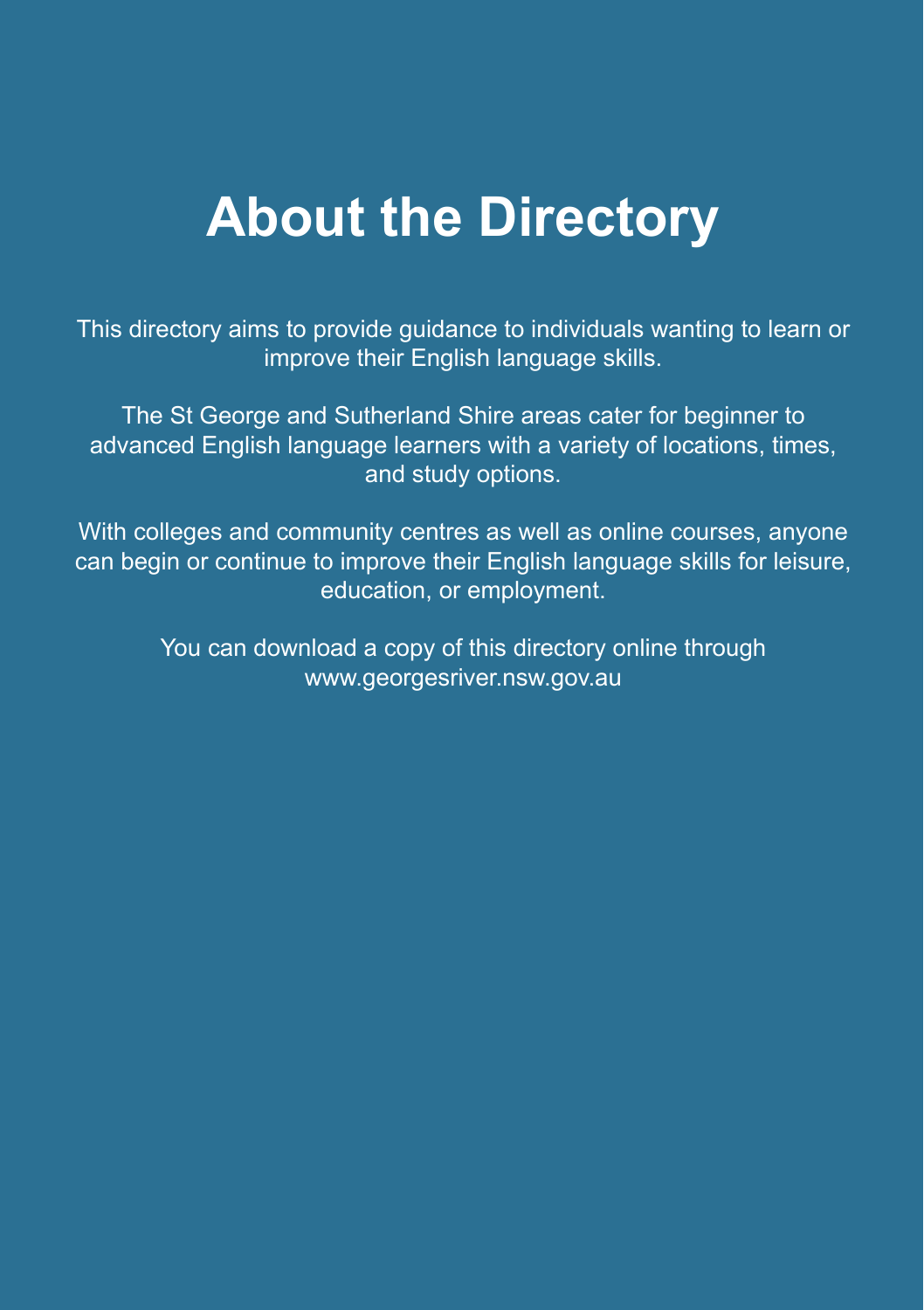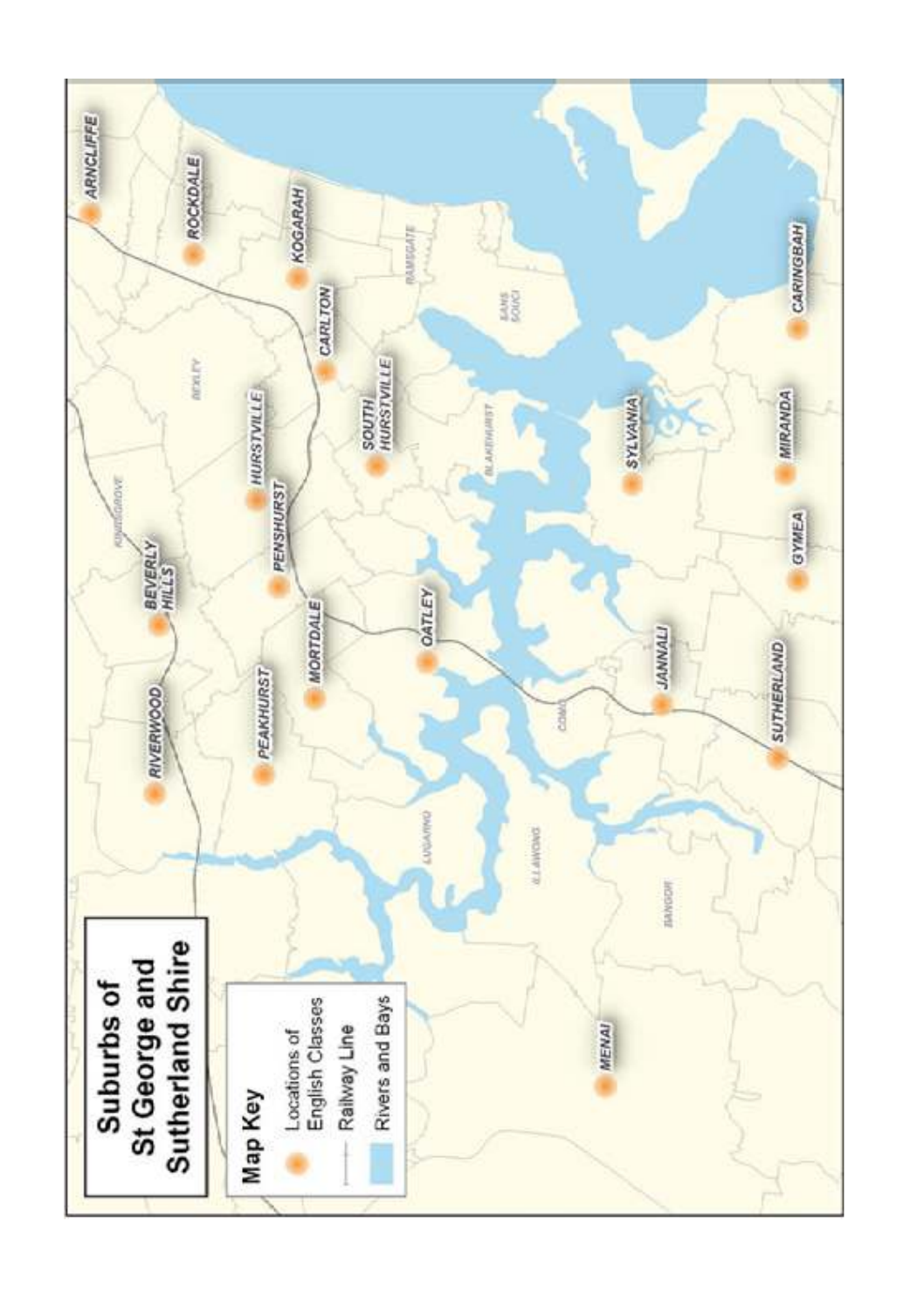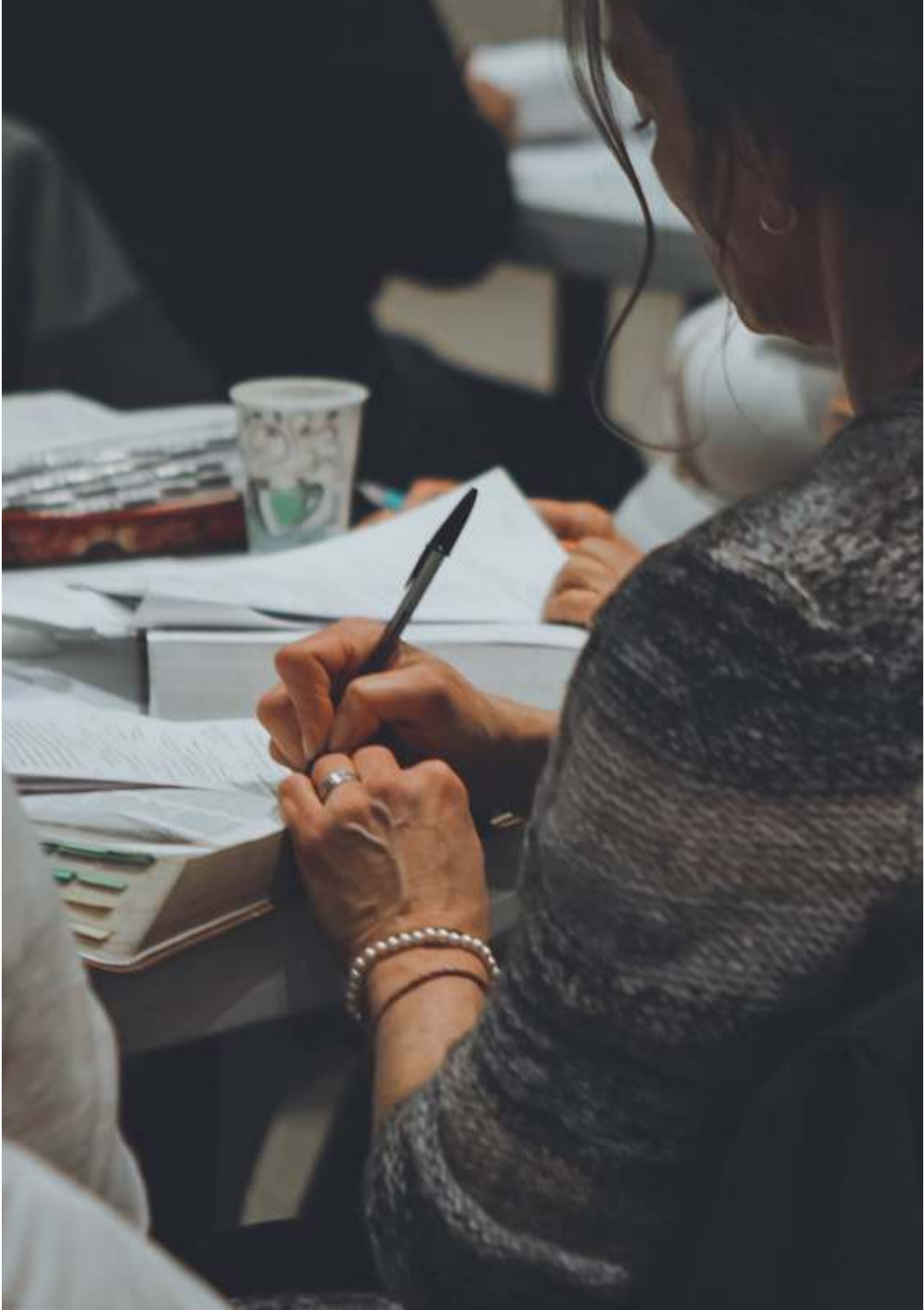|                                              |                                                                        |                                                                  | <b>ST GEORGE</b>                                                                                      |                       |           |                                 |                                                 |
|----------------------------------------------|------------------------------------------------------------------------|------------------------------------------------------------------|-------------------------------------------------------------------------------------------------------|-----------------------|-----------|---------------------------------|-------------------------------------------------|
| Provider's Name                              | Provider's<br><b>Contact</b>                                           | <b>Class Information</b>                                         | <b>Class Hours</b>                                                                                    | Fee                   | Childcare | After Hours/<br><b>Weekends</b> | Language Group<br>Specific                      |
| Advance Diversity<br>Services                | Level 3 Building 2<br>The Avenue<br>231/7-11<br>Hurstville             | (Conversation only)<br><b>Beginners</b>                          | (During school term)<br>10:30am-11:30am<br>Wednesday                                                  | Free                  | ş         | ş                               | Chinese and<br>Nepalese                         |
| Intensive English<br>Beverly Hills<br>Centre | Melvin Street<br>North Beverly<br>9533 1293<br>≝<br>⊞                  | High school students<br>only                                     | (During school term)<br>Monday to Friday                                                              | School fees           | ş         | $\frac{1}{2}$                   | depending on visa<br>Open to all<br>eligibility |
| Hurstville Church of<br>Christ               | Street Hurstville<br>31 MacMahon<br>9580 3329                          | (Conversation only)<br>Intermediate<br>Beginners,                | (During school term)<br>10:00am-12:00pm<br>Saturday                                                   | Free                  | ş         | Weekend<br>available<br>class   | Open to all                                     |
| Jubilee Community<br>Services Inc.           | 2B-2C Boundary<br>Road Mortdale<br>9579 6322                           | Intermediate<br>Beginners,                                       | 9:30am-11:30am<br>Friday                                                                              | Gold coin<br>donation | Yes       | ž                               | Cantonese and<br>Mandarin                       |
| Kogarah Community<br>Services                | Community Hub,<br>49 English Street<br>9587 6622<br>Kogarah<br>Kogarah | Beginners (Permanent<br>residents and some<br>visa holders only) | Wednesday 9:00am-11:00am<br>(During school term)<br>(During school term)<br>10:00am-1:00pm<br>Tuesday | Free                  | ž         | ş                               | Open to all                                     |
| Hurstville Church of<br>Christ               | Street, Hurstville<br>31 MacMahon<br>9580 3329                         | (Conversation only)<br>Intermediate<br>Beginners,<br>English     | (During school term)<br>10:00am-12:00pm<br>Saturday                                                   | Free                  | ž         | Weekend<br>available<br>class   | Open to all                                     |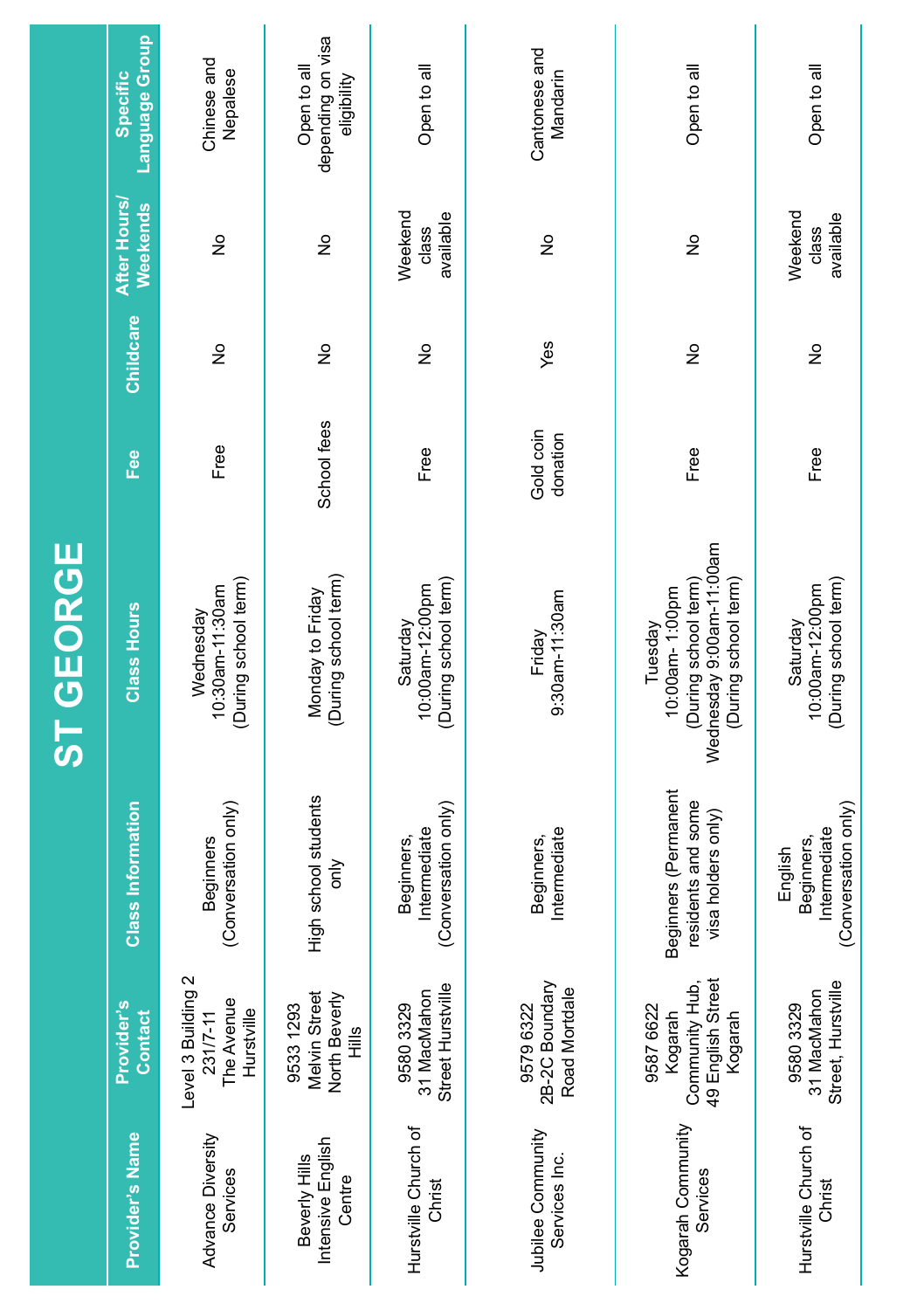| Provider's Name                                                            | Provider's<br>Contact                                        | Information<br><b>Class</b>                                              | <b>Class Hours</b>                                                                                            | Fee                                                                                                                | Childcare                                                                                                    | After Hours/<br><b>Weekends</b> | Specific Language<br>Group                                                  |
|----------------------------------------------------------------------------|--------------------------------------------------------------|--------------------------------------------------------------------------|---------------------------------------------------------------------------------------------------------------|--------------------------------------------------------------------------------------------------------------------|--------------------------------------------------------------------------------------------------------------|---------------------------------|-----------------------------------------------------------------------------|
| Kogarah Intensive<br>English Centre                                        | Gladstone Street<br>95870529<br>Kogarah                      | students only<br>High school                                             | (During school term)<br>Monday to Friday                                                                      | School fees                                                                                                        | $\frac{1}{2}$                                                                                                | ş                               | depending on visa<br>Open to all<br>eligibility                             |
| Clive James Library<br>and Service Centre<br>(formerly Kogarah<br>Library) | Belgrave Street<br>9330 9527<br>Kogarah                      | (Conversation<br>Intermediate<br>Beginners,<br>only)                     | Thursday 10.00am - 11.30am<br>Tuesday 10:30am -12:00pm<br>(During school term)<br>Intermediate:<br>Beginners: | Free                                                                                                               | ş                                                                                                            | ş                               | georgesriverlibraries.<br>Booking required<br>eventbrite.com<br>Open to all |
| Storehouse<br>Kogarah                                                      | Street Kogaral<br>$16-18$ Gray<br>9587 5761                  | Classes resuming<br>in May                                               | (During school term)<br>10:00am-12:00pm<br>Monday                                                             | Free                                                                                                               | $\frac{9}{2}$                                                                                                | $\frac{1}{2}$                   | Chinese                                                                     |
| <b>MTC Australia</b>                                                       | 1300 981 901<br>Level 3, 7-11<br>The Avenue<br>Hurstville    | SEE (Skills for<br>Education and<br>Employment)<br>All levels<br>Program | (part-time and full-time<br>Monday to Friday<br>options available)<br>9:00am-4:00pm                           | Free for job<br>seekers                                                                                            | No (but might<br>be eligible for<br>childcare fee<br>assistance,<br>details with<br>Centrelink)<br>check the | ş                               | Open to all jobseekers<br>registered with<br>Centrelink                     |
| Mortdale - Oatley<br>Baptist Church                                        | Contact: Linda<br>1-5 Woronora<br>Parade Oatley<br>9570 5722 | Intermediate and<br>Beginners,<br>Advanced                               | (During school term)<br>9:30am-12:00pm<br>Wednesday                                                           | to cover cost<br>\$10 per term<br>tea or \$2 per<br>and morning<br>(casual rate)<br>of course<br>materials<br>week | $\frac{1}{2}$                                                                                                | $\frac{1}{2}$                   | Open to all                                                                 |
| Anglican Church<br>Park Road                                               | 34 Park Road<br>9546 1112<br>Carlton                         | All levels                                                               | Friday 10:00am-12:00pm<br>(During school term)<br>After 7:00pm<br>Monday                                      | donation<br>Free or                                                                                                | ş                                                                                                            | available<br>Evening<br>classes | Open to all                                                                 |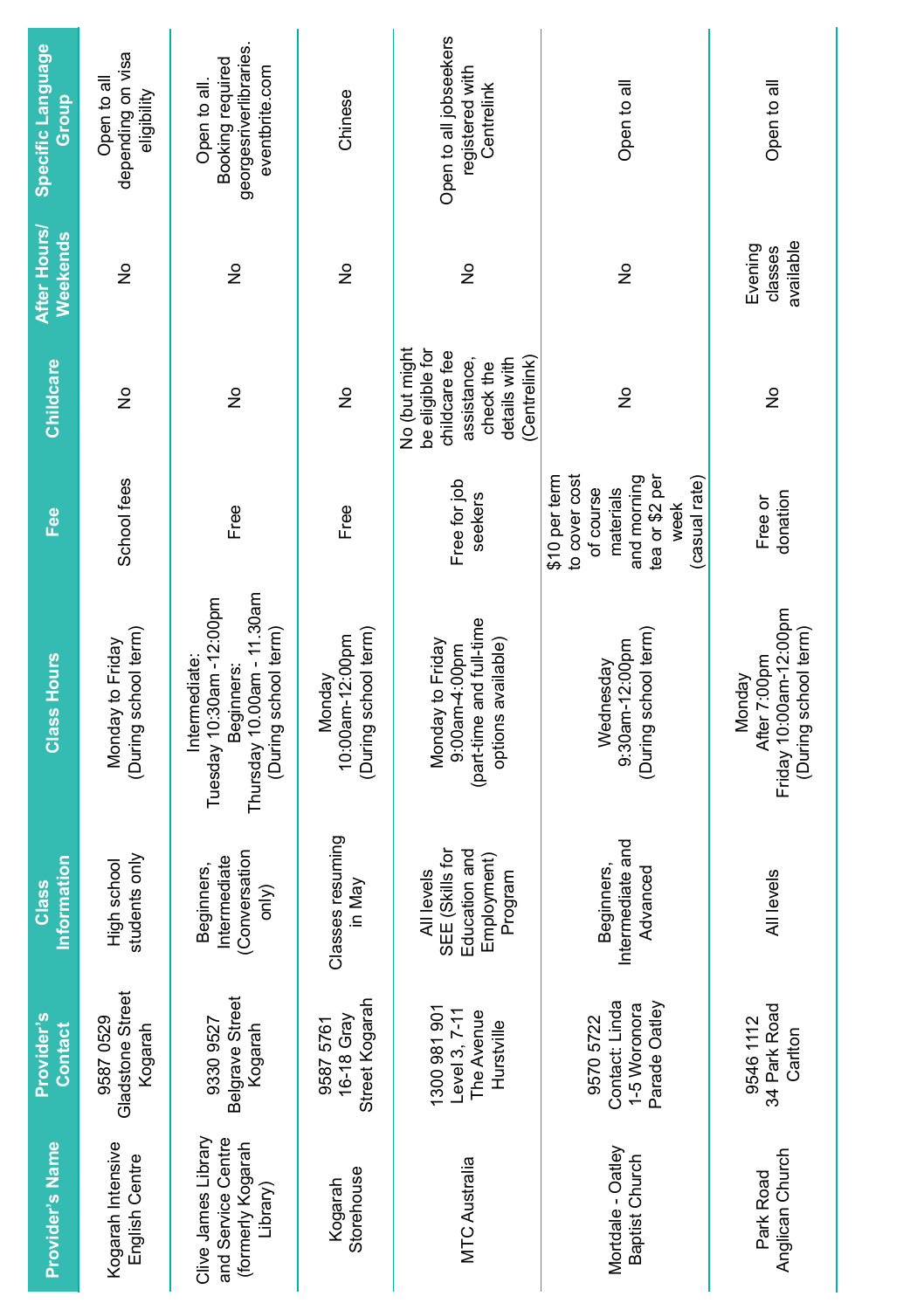| Provider's Name                                          | <b>S</b> Contact<br>Provider <sup>:</sup>                                                                      | <b>Class Information</b>                                                              | Class Hours                                                        | Fee                                | Childcare     | After Hours/<br><b>Weekends</b>                                             | <b>Language Group</b><br>Specific               |
|----------------------------------------------------------|----------------------------------------------------------------------------------------------------------------|---------------------------------------------------------------------------------------|--------------------------------------------------------------------|------------------------------------|---------------|-----------------------------------------------------------------------------|-------------------------------------------------|
| Kingsgrove Anglican<br>Beverly Hills<br>Church           | Contact: Joan 117-119<br>Morgan Street Beverly<br>0407 295 991<br>≝<br>⊞                                       | All levels                                                                            | (During school term)<br>10:00am - 12:00pm<br>Thursday              | Free                               | ž             | ž                                                                           | Open to all                                     |
| St James Anglican<br>Church                              | 15-17 Percival Street<br>9553 1840<br>Carlton                                                                  | All levels                                                                            | 10:00am - 12:00pm<br>Friday                                        | Free                               | $\frac{1}{2}$ | ž                                                                           | Open to all                                     |
| Community College<br>St George &<br>Sutherland<br>(SCSC) | 12-14 Ormonde Parade<br>Contact: Carrie Level 6,<br>95807885<br>Hurstville                                     | writing, speaking,<br>listening, Job<br>Adult reading,<br>seekers skills              | Tuesday and Wednesday<br>(During school term)<br>9:30am-1:00pm     | Contact<br>SGSCC                   | ž             | ž                                                                           | Open to all                                     |
| Hurstville Anglican<br>St George's<br>Church             | Corner The Avenue<br>and Forest Road<br>9580 1482<br>Hurstville                                                | htermediate<br>Beginners,                                                             | (During school term)<br>10:00am-12:00pm<br>Wednesday               | S                                  | ž             | $\frac{1}{2}$                                                               | Open to all                                     |
| Anglican Church<br>St George North                       | Percival Streets Carlton<br>Comer Henry and<br>9553 1840                                                       | English All levels                                                                    | (During school term)<br>10:00am-12:00pm<br>Friday                  | Free                               | Yes           | ş                                                                           | Open to all                                     |
| St George Campus<br>TAFE NSW                             | Highway and President<br>Building D, St George<br>TAFE Corner Princes<br>9598 6448/9598 6111<br>Avenue Kogarah | English Program)<br>Advanced AMEP<br>Intermediate and<br>(Adult Migrant<br>Beginners, | (part-time and full-time and<br>evening classes)<br>By appointment | (for eligible<br>students)<br>Free | Yes           | and Saturday<br>Monday and<br>Wednesday<br>evenings<br>available<br>classes | depending on visa<br>Open to all<br>eligibility |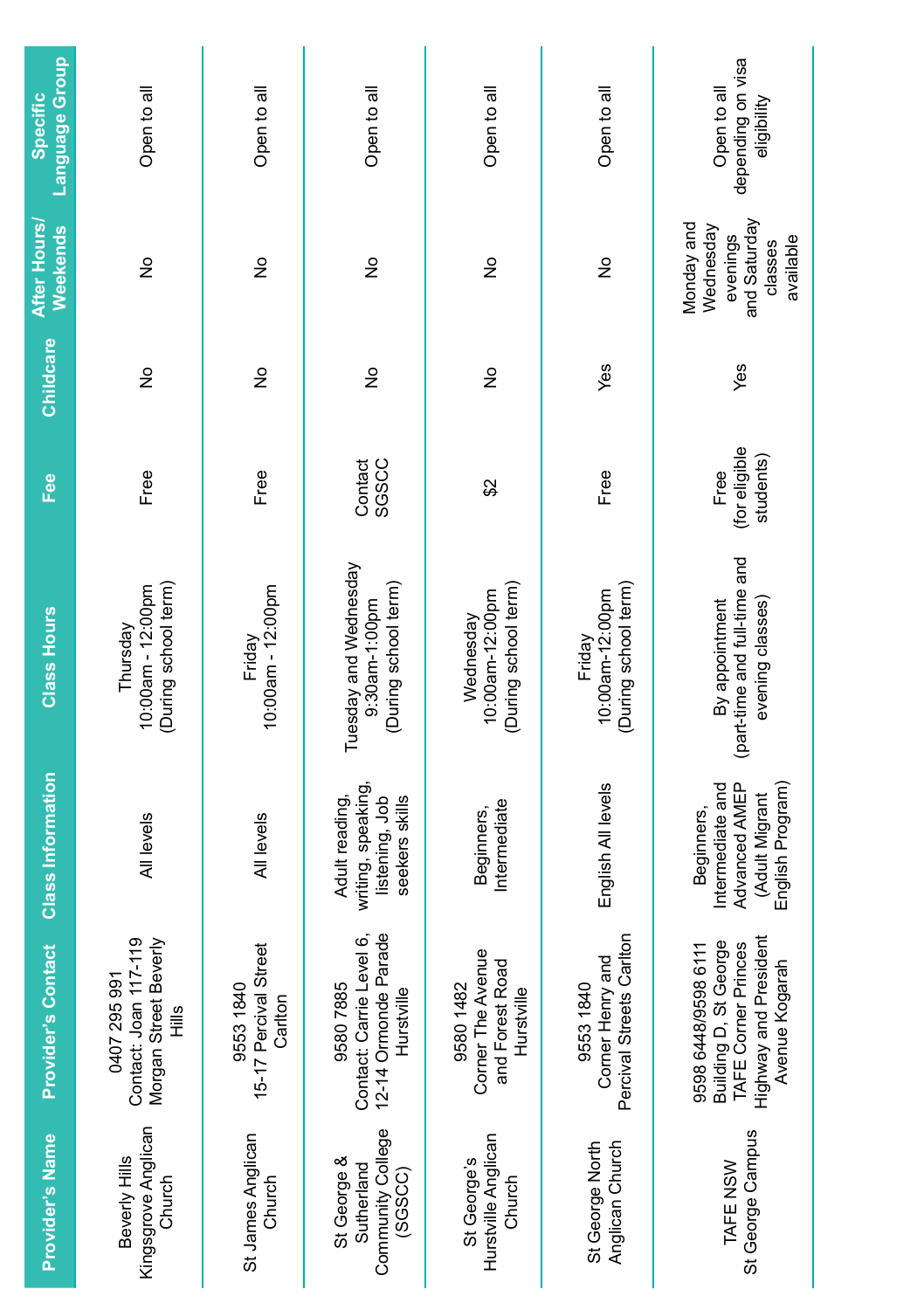|                         | Language<br><b>Specific</b><br>Group | Open to all                                                                 | Russian                                               | Open to all                                                             | Chinese                                                                             |
|-------------------------|--------------------------------------|-----------------------------------------------------------------------------|-------------------------------------------------------|-------------------------------------------------------------------------|-------------------------------------------------------------------------------------|
|                         | After Hours/<br><b>Weekends</b>      | available<br>Classes<br>Evening                                             |                                                       | $\frac{1}{2}$                                                           |                                                                                     |
|                         | Childcare                            | ş                                                                           |                                                       | ş                                                                       |                                                                                     |
|                         | Fee                                  | Free                                                                        |                                                       | \$2                                                                     |                                                                                     |
| <b>SUTHERLAND SHIRE</b> | <b>Class Hours</b>                   | Monday 7:30pm-9:00pm<br>(During school term)<br>10:00am-12:00pm<br>Thursday | 10:00am-12:00pm<br>Bilingual Russian<br><b>Monday</b> | (Also available via Zoom)<br>Beginners, Intermediate<br>10:00am-12:00pm | Beginners Bilingual Chinese<br>(During school term)<br>10:30am-12:00pm<br>Wednesday |
|                         | <b>Class Information</b>             | second language)<br>All levels<br>(English as a<br>នី<br>                   |                                                       | Intermediate<br>Beginners,                                              |                                                                                     |
|                         | Provider's<br><b>Contact</b>         | 131 Gymea Bay<br>Road Gymea<br>9524 6225                                    |                                                       | 39 Gymea Bay Road<br>Gymea<br>9524 9559                                 |                                                                                     |
|                         | Provider's Name                      | Gymea Anglican<br>Church                                                    |                                                       | Gymea Community<br>Aid and Information<br>Service                       |                                                                                     |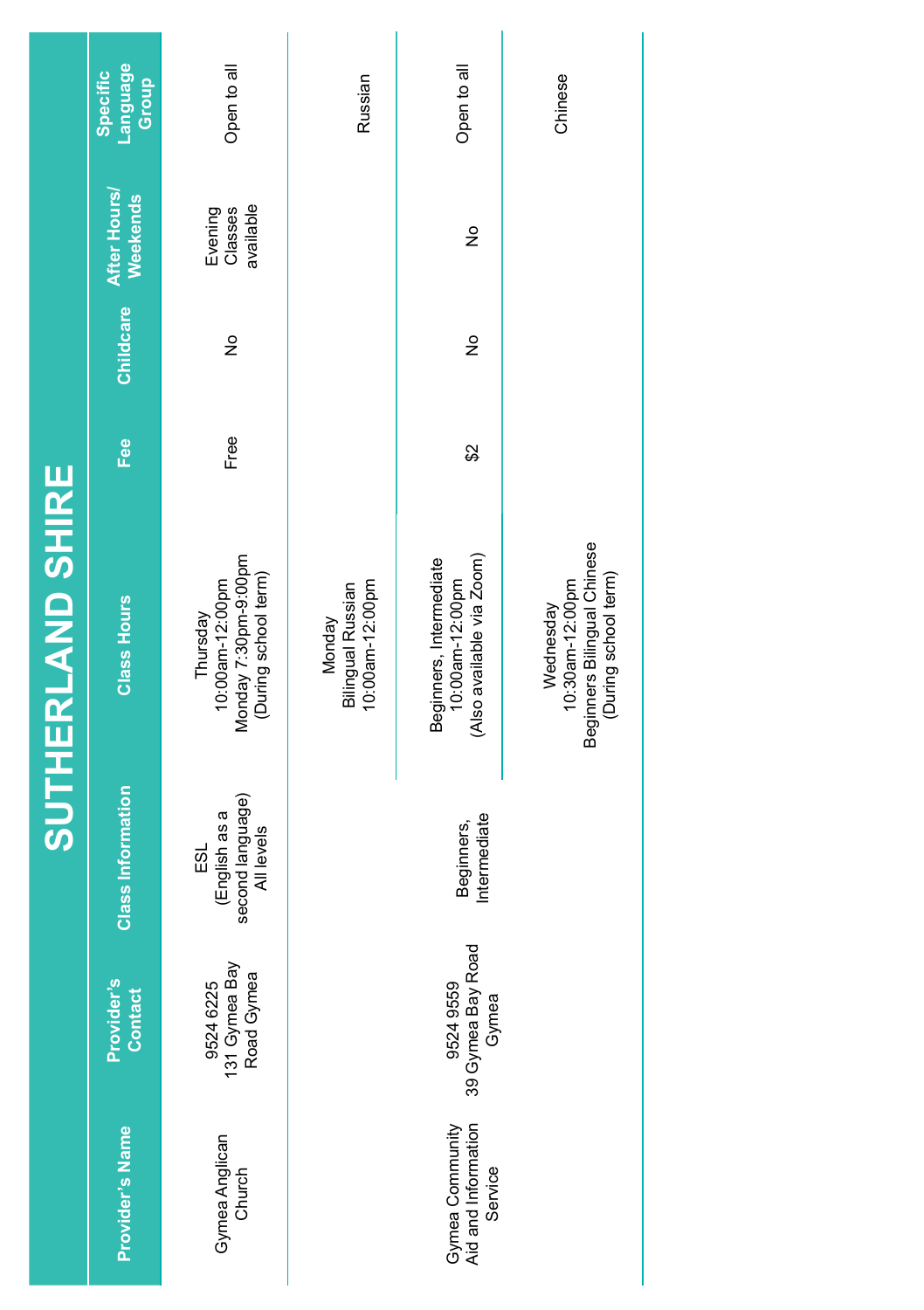| Language<br>Specific<br>Group        | Open to all                                           | Open to all                                                                             | Open to all                                                                                                |
|--------------------------------------|-------------------------------------------------------|-----------------------------------------------------------------------------------------|------------------------------------------------------------------------------------------------------------|
| After Hours/<br><b>Weekends</b>      | $\frac{1}{2}$                                         | ž                                                                                       | Saturday<br>AMEP classes<br>at Loftus<br>at Loftus<br>Wight classes<br>at Gymea and<br>at Gymea and        |
| <b>Childcare</b>                     | ş                                                     | ş                                                                                       | Gymea<br>Campus<br>No Loftus<br>Campus<br>Yes                                                              |
| Fee                                  | Gold coin<br>donation                                 | Free                                                                                    | is a free course<br>students AMEP<br>course AMEP<br>has free child<br>Depends on<br>for eligible<br>care   |
| <b>Class Hours</b>                   | (During school term)<br>10:00am-12:00pm<br>Wednesday  | (During school term)<br>Friday<br>10:00am-12:00pm                                       | Contact TAFE                                                                                               |
|                                      | ESL (English as a<br>second language)<br>All levels   | All levels                                                                              | Reading and<br>writing skills AMEP<br>(Adult Migrant<br>English Program)                                   |
| Provider's Contact Class Information | 83 Wattle Road Jannal<br>Contact: Carolyn<br>95289130 | Contact: Marina Farmer<br>and Jackson Avenue<br>Corner Kingsway<br>9540 4558<br>Miranda | 782 Kingsway, Gymea<br>9710 5939: Loftus<br>Building C, C1.07<br>Rawson Avenue Loftus<br>99710 5100: Gymea |
| Provider's<br>Name                   | Jannali Anglican<br>Church                            | St Luke's Church                                                                        | Gymea Campus<br>TAFE NSW<br>and Loftus<br>Campus                                                           |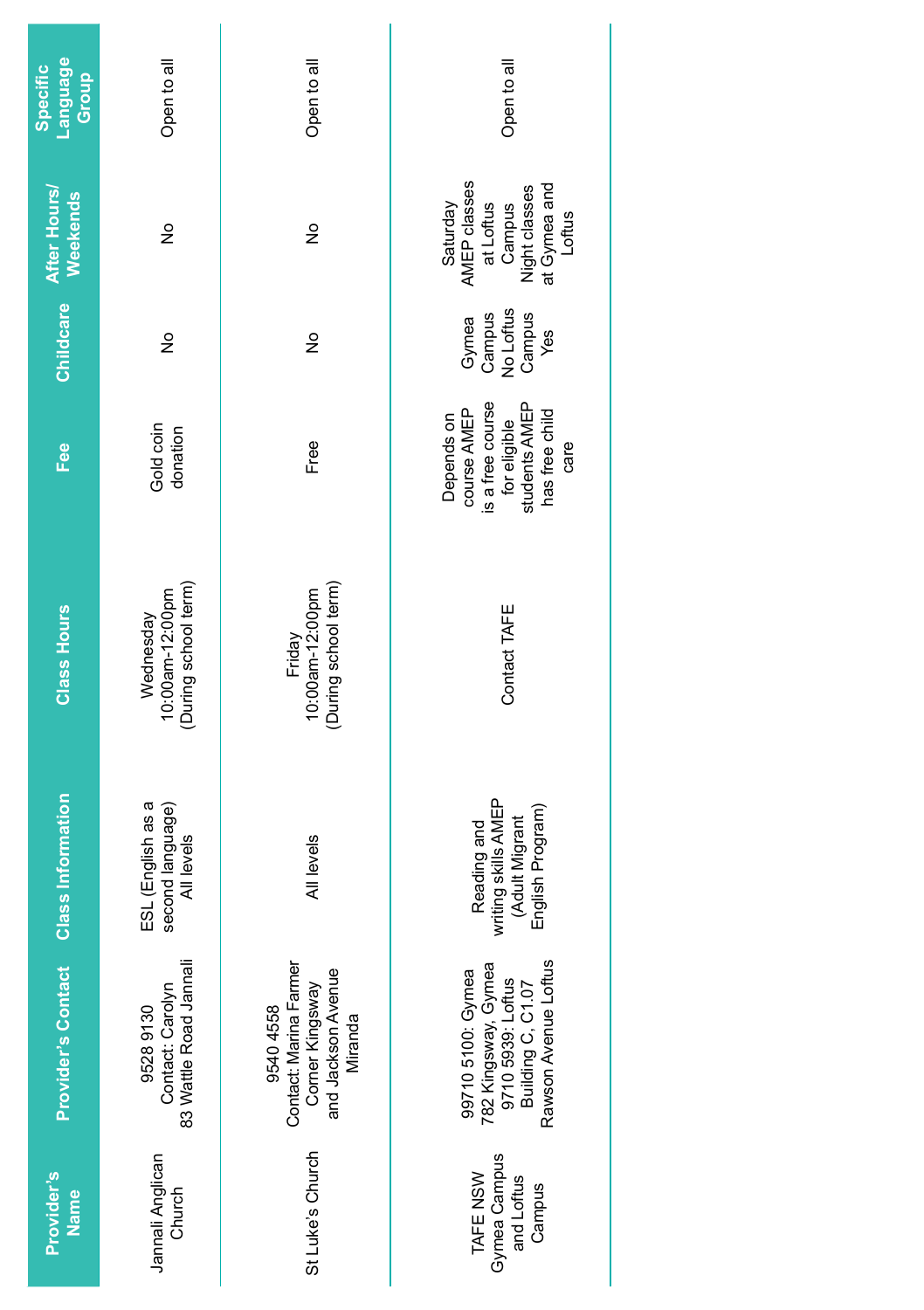